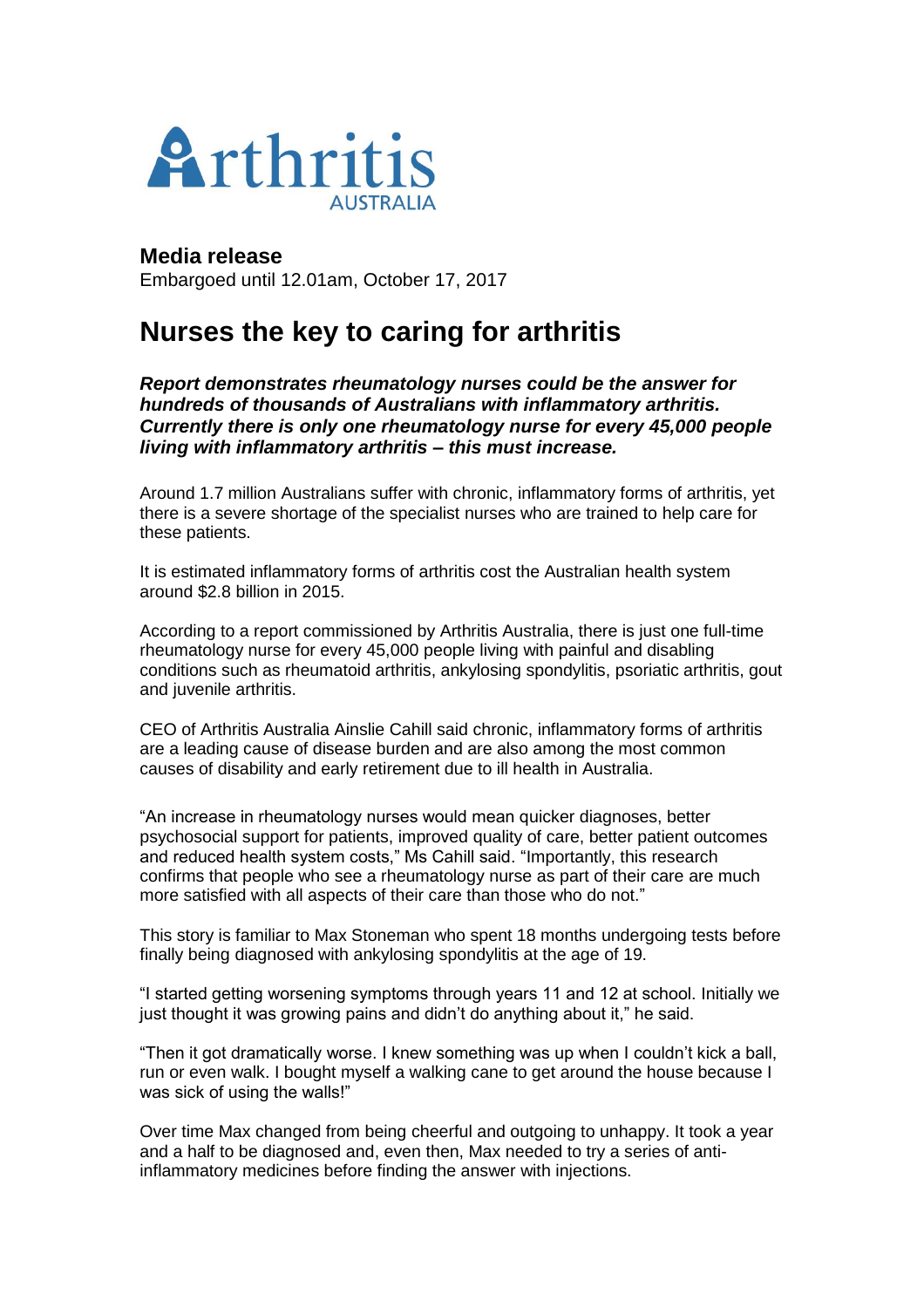"I have never felt so great – sounds silly but I feel human again," he said.

Max said the care provided by his rheumatology nurse has played a huge part in helping him deal with the condition.

"I was unhappy and I didn't go through a good time for about three years and the nurses were there to help me. If I didn't have them, the journey would have been a lot longer, more painful and frustrating and I would have felt like there was no support outside of my family. They've helped me get through it."

Linda Bradbury, a rheumatology nurse with nearly 20 years' experience and now working at the Princess Alexandra Hospital in Brisbane, said she and her fellow nurses help to empower patients and enable them to manage better.

"Rheumatology nurses allow patients to have a better experience by providing quicker and ongoing access to information and care," she said. "We play a critical role in education and support, helping patients to navigate their treatment plans, understand medications and make important decisions. Education is particularly important around diet and lifestyle choices that may have an impact on a patient's condition," said Ms Bradbury.

"Rheumatology nurses can also offer much needed psychological support, providing reassurance during times that can be stressful and overwhelming for patients and their families."

The Arthritis Australia report, *Rheumatology nurses: Adding value to arthritis care*, was prepared by the Australian Healthcare and Hospitals Association. It states that early diagnosis and urgent access to specialists for treatment are critical for many inflammatory arthritic conditions to avoid or delay irreversible joint damage, deformity and disability.

Yet delays are common and access to rheumatologists is limited in many parts of Australia, especially in rural and remote areas, with lengthy waiting lists for appointments, said Ms Cahill.

"As it stands, this will only get worse in the future as a result of a growing shortage of rheumatologists and demographic trends. Greater use of rheumatology nurses in Australia can help to address these issues and support improved care and better outcomes for people living with severe and inflammatory forms of arthritis."

This in turn would reduce the overall costs on the Australian health and welfare systems, she said.

"Adding rheumatology nursing to the traditional care model which uses only a rheumatologist would mean quicker access to specialist care and an earlier start to treatment. Our report shows this would in turn mean an increase in the number of patients going into remission and a decrease in the average cost of care per patient," said Ms Cahill.

"For these reasons, we call on the Federal, State and Territory governments to provide dedicated funding to train and employ more rheumatology nurses," finished Ms Cahill.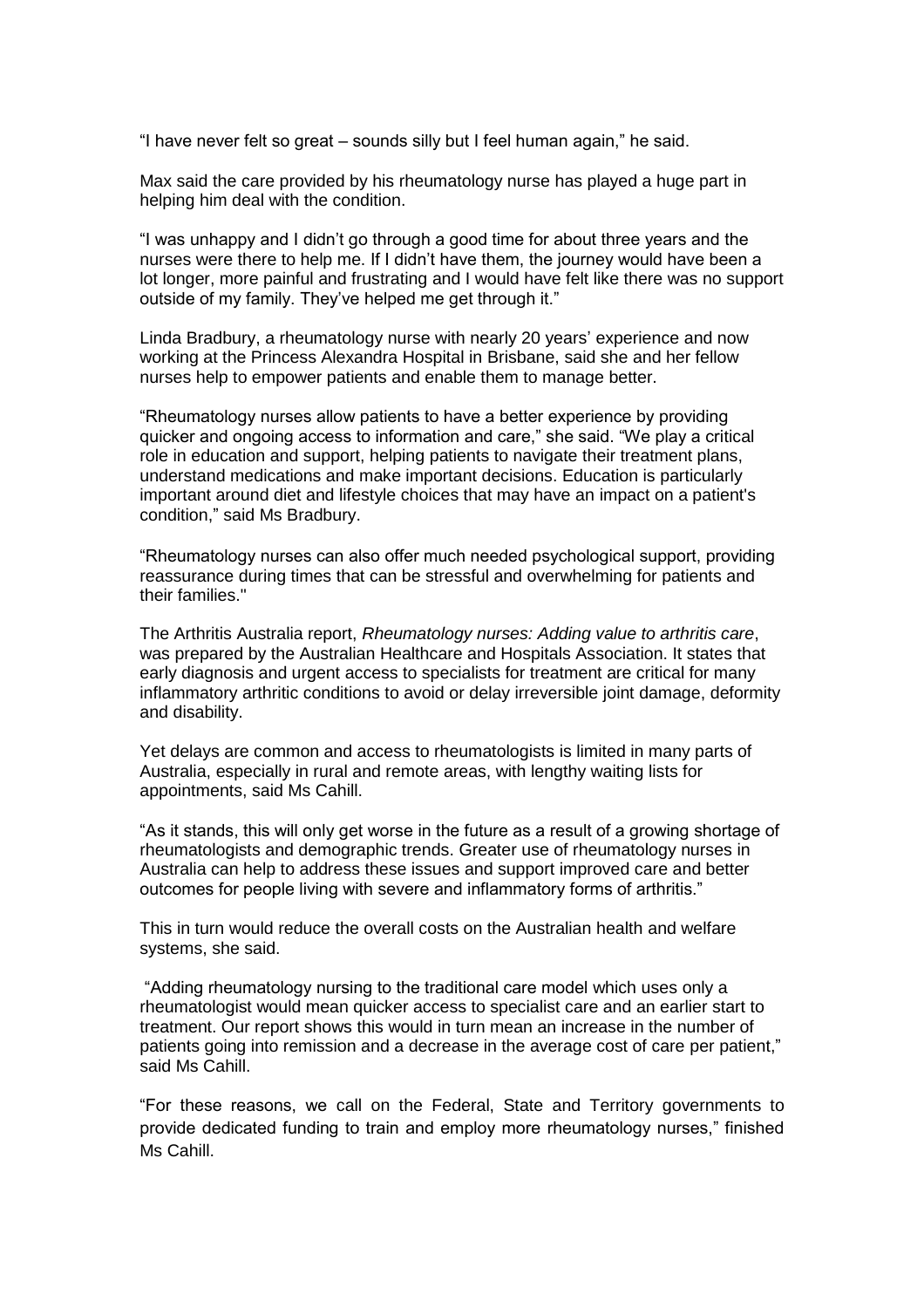## **Background**

**Research and modelling** for the report highlights that:

- There are only an estimated 50 rheumatology nurses, or 39 full time equivalent rheumatology nurses, practising in Australia to support the 1.7 million Australians with inflammatory arthritis.
- Only 23% of people with severe and inflammatory arthritis surveyed for the report had ever seen a rheumatology nurse as part of their care.
- Rheumatology nurses practise predominantly in outpatient clinics in the public hospital sector. However, around 80% of rheumatology practice takes place in the private sector, with the result that most people with inflammatory arthritis do not have access to rheumatology nursing care.
- People who had seen a rheumatology nurse as part of their care reported much higher rates of satisfaction across all aspects of their care than those who had not.

**Benefits noted** in the report in relation to having access to rheumatology nurse care include:

- better education and improved psychosocial support for patients;
- reduced delays in access to specialist care
- improved care coordination and continuity of care
- reduced health system costs in primary and secondary care
- improved patient outcomes
- much higher rates of patient satisfaction with care.

**Economic modelling** undertaken for the report compared costs and outcomes for the addition of rheumatology nursing to the traditional rheumatologist only model in an outpatient hospital clinic over a four-year period. The results demonstrate that adding a rheumatology nurse to the traditional rheumatologist only model would:

- Improve access to rheumatology specialist care and reduce delays in treatment. The number of patients able to be seen would increase by up to 47%. The proportion of patients seen within clinically relevant time frames would increase from 23% to 47.5% of patients
- Result in 31.6% of patients achieving remission at four years compared to 23.1% in the rheumatologist only clinic
- Decrease the average cost of treatment over four years from \$11,373 to \$10,483 per person. However, due to the increased number of patients treated, the total cost of providing this care would increase by 35.2% (\$6.549 million).

These estimates are conservative as additional benefits such as reduced future health service utilisation, reduced disability and welfare costs and increased economic participation were not able to be included in the analysis.

**Actions recommended** in the report to develop the rheumatology nurse workforce in Australia include:

 Define and recognise the rheumatology nurse role in collaborative teambased care for people with severe and inflammatory arthritis, including skills and competencies required for various levels of practice and education and training pathways